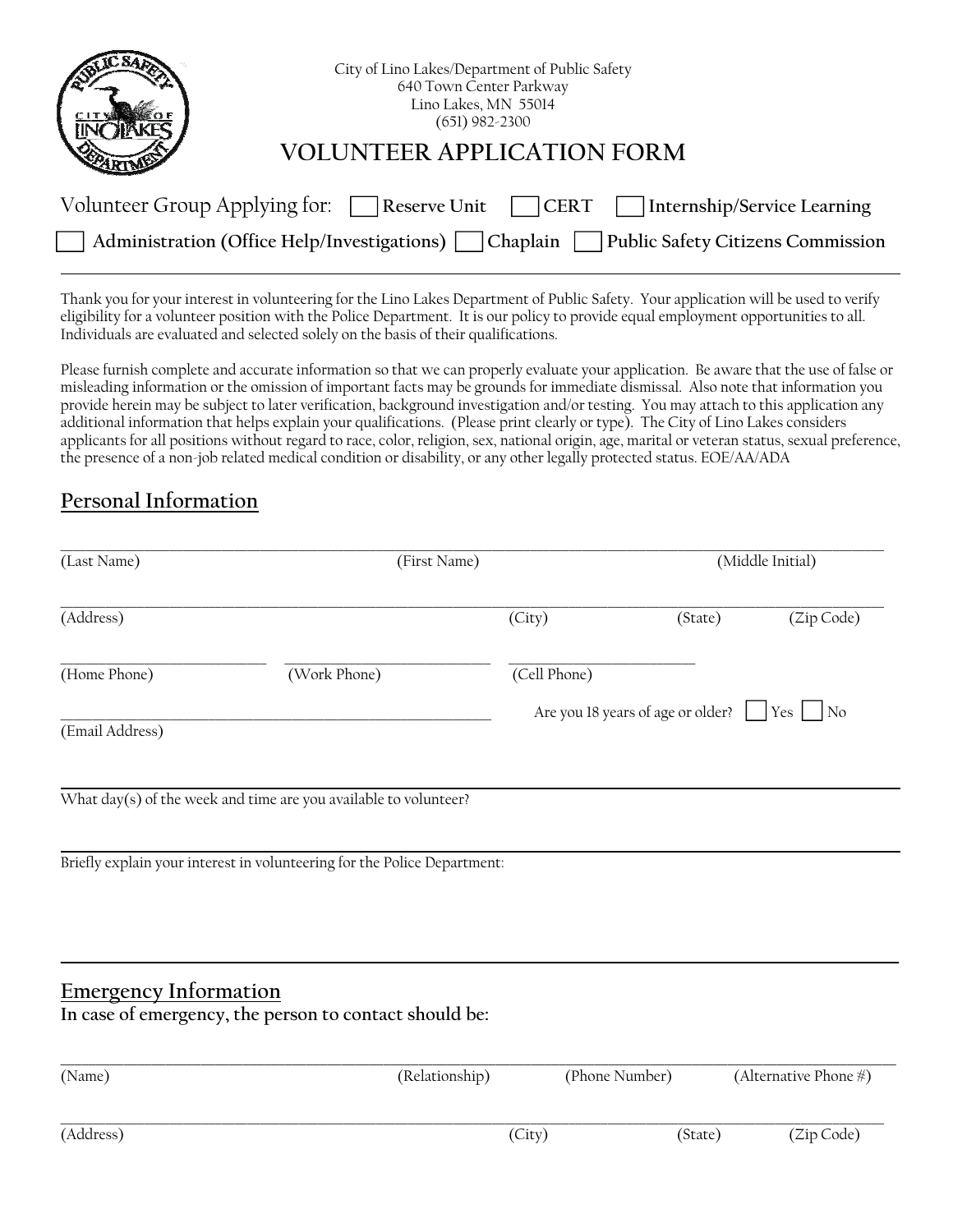## **Education and Training**

|                           | (Location) | (Course of Study) | (No. of Years)<br>Completed) | (Did you<br>Graduate?) | (Degree or<br>Diploma?) |
|---------------------------|------------|-------------------|------------------------------|------------------------|-------------------------|
| High School:              |            |                   |                              | Yes<br>No              |                         |
| College:                  |            |                   |                              | Yes<br>No              |                         |
| Technical/Trade/Business: |            |                   |                              | Yes<br>No              |                         |

Other special training or skills (computer skills, GIS experience, etc.)

#### **Work or Volunteer Experience**

Fill in information on your 2 most recent work or volunteer positions (you may exclude memberships which would reveal sex, race, religion, national origin, age, ancestry, sexual orientation, handicap or other protected status). You may also attach a resume.

**\_\_\_\_\_\_\_\_\_\_\_\_\_\_\_\_\_\_\_\_\_\_\_\_\_\_\_\_\_\_\_\_\_\_\_\_\_\_\_\_\_\_\_\_\_\_\_\_\_\_\_\_\_\_\_\_\_\_\_\_\_\_\_\_\_\_\_\_\_\_\_\_\_\_\_\_\_** 

| (Organization Name)                                                                                                                            |           | (Telephone Number)        |     |
|------------------------------------------------------------------------------------------------------------------------------------------------|-----------|---------------------------|-----|
| (Address)                                                                                                                                      |           | (Month and Year)<br>From: | To: |
| List your duties/responsibilities:                                                                                                             |           |                           |     |
| (Organization Name)                                                                                                                            |           | Telephone                 |     |
| (Address)                                                                                                                                      |           | (Month and Year)<br>From: | To: |
| List your duties/responsibilities:                                                                                                             |           |                           |     |
|                                                                                                                                                |           |                           |     |
| <b>References</b>                                                                                                                              |           |                           |     |
| Please provide the name, address and telephone number of three references who are not related to you and are not previous employers.<br>(Name) | (Address) | (Phone)                   |     |
|                                                                                                                                                |           |                           |     |
| 2.<br><u> 1989 - Andrea Branden, amerikansk politik (d. 1989)</u>                                                                              |           |                           |     |
| <u> 1980 - Jan Samuel Barbara, margaret e populari e populari e populari e populari e populari e populari e pop</u><br>3.                      |           |                           |     |
|                                                                                                                                                |           |                           |     |

## **Conviction Information**

This question must be answered before your application will be considered

If the answer to this question is "Yes", please attach a separate sheet of paper giving full particulars. This information will not be used to bar you from volunteering but may be used to direct your interest to areas less related to the area of your conviction.

You may answer "No" to this question if the conviction or records thereof have been annulled, sealed, set aside, or purged, or if you have been pardoned pursuant to law.

During the past five years have you served a sentence in a jail or prison or been convicted of a misdemeanor or felony for which a jail sentence could have been imposed? Yes\_\_\_\_\_ No\_\_\_\_\_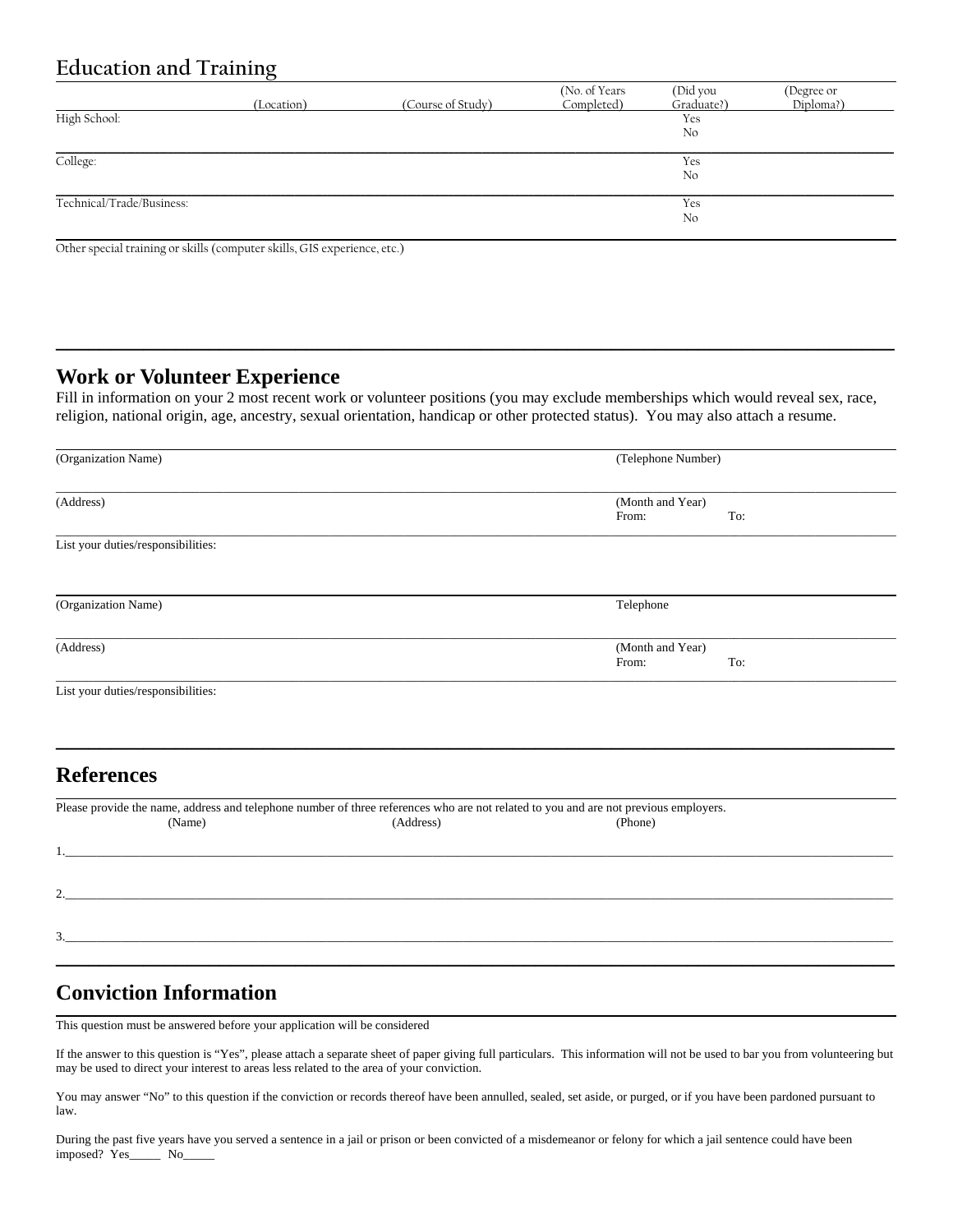

# **AUTHORIZATION FOR RELEASE OF INFORMATION**

The Department of Public Safety, Police Department requires a check of the criminal history for all potential employees, volunteers, agents of the city, and independent contractors who have direct access to or management of public funds; substantial contact with juveniles in a setting where adults are not present; and/or access to confidential and private data.

The Department of Public Safety is offering to the undersigned, volunteer employment, subject to positive results of various investigations. Please complete the below required information authorizing the Lino Lakes Police Department to conduct the background check in the following areas: Criminal History Check, Local Police Record Check, Warrant Checks and Driver's License Check. You will be informed of your status when your investigation is complete. The undersigned further release the City of Lino lakes and the State of Minnesota from any claims or damages which the undersigned might incur as a result of the police department obtaining this information from the State of Minnesota.

This information is being requested by the police department to determine whether the undersigned is disqualified from being a volunteer for the Lino Lakes Police Department. Under Minnesota State Law, the City can disqualify a person from employment because of a criminal conviction only if the conviction directly relates to the proposed job. This information is classified as private personnel data and will be provided only to those employees or agents who have a need to review it. The police department does not intend to release the information to any other party, but may be required to do so by subpoena or court order. The undersigned may refuse to authorize the release of this information, but refusal will result in disqualification as a volunteer.

| (Last)             | (First) | (Middle) |  |
|--------------------|---------|----------|--|
|                    |         |          |  |
| $Sex \t M \cup F$  |         |          |  |
| Driver's License # |         |          |  |
|                    |         |          |  |
|                    | Date    |          |  |